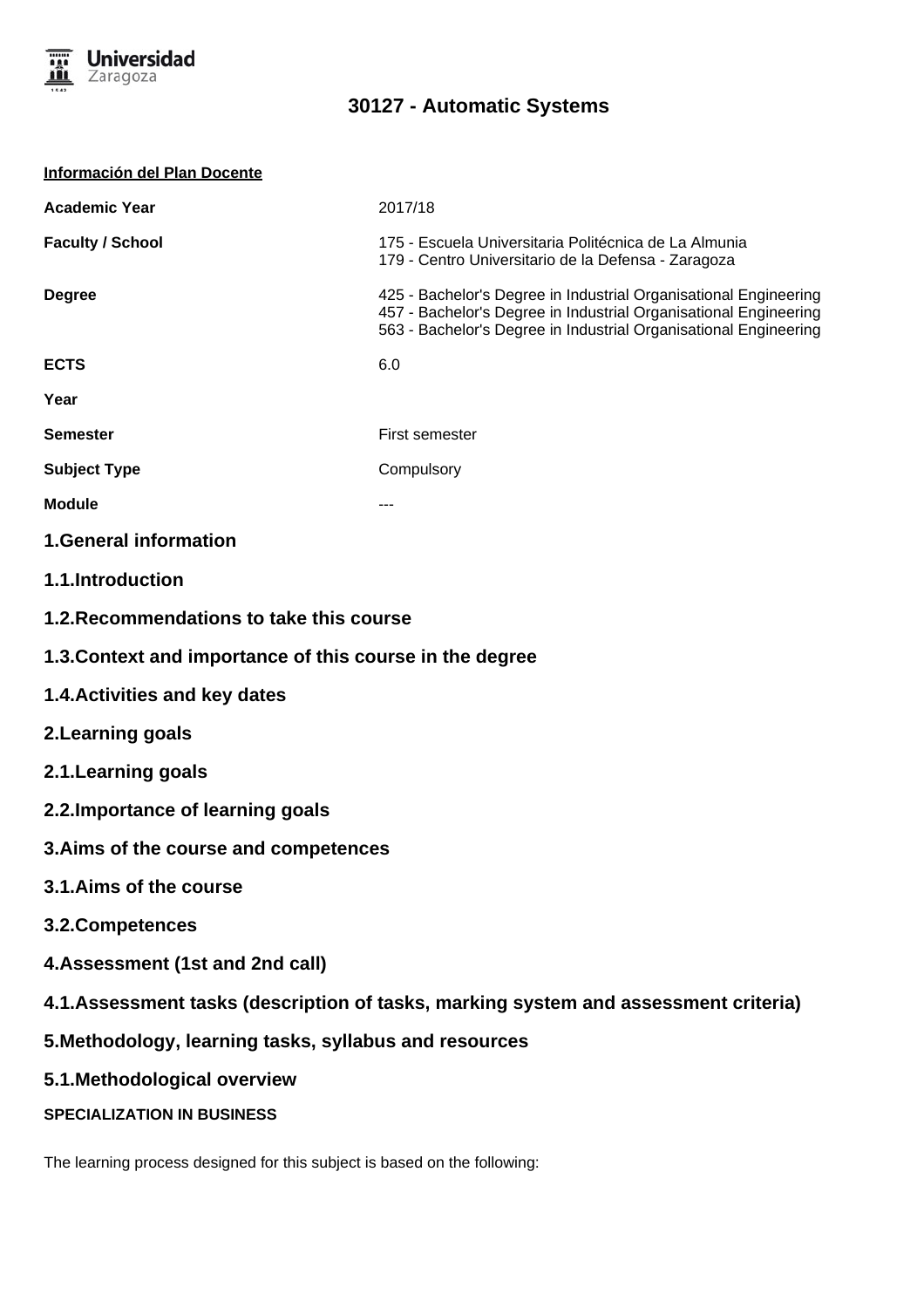

\* Theoretical classes: Theoretical activities imparted in a fundamentally expository way by the teacher, in such a way as to expose the theoretical supports of the subject, highlighting the fundamental content, structuring it in themes and relating those themes to each other.

\* Practical classes: The teacher explains and helps in understanding the use and management of necessary software for configuring and programming control devices (PLC's)

\* Laboratory practices: Students will perform tests, measurements, assemblies, etc. in the laboratories arranged in groups, following a script provided by the teacher.

\* Individual tutorials: They will be carried out in the department through a personalized attention to the student, with the goal of solving the doubts and difficulties the student faces. These tutorials can be carried out either face-to-face or virtually.

### **SPECIALIZATION DEFENCE**

#### **The learning process designed for this subject is based on the following:**

- Presentation of the course contents in master classes. During the lectures the professor will often refer to real-world examples related to the concept being introduced, both from the civilian and militar contexts.
- Resoultion of problems and exercises with the involvement of the students.
- Development of laboratory sessions guided by professors using simulation tools with the goal of digging deeply into the theoretical contents.
- Personal study of the subject by students.

It is useful to keep in mind that the course has both theoretical and practical orientation. Therefore, the learning process emphasizes both student participation in lectures, and conducting laboratory practices and solving excercise and problems.

### **5.2.Learning tasks**

#### **SPECIALIZATION IN BUSINESS**

The course consists of 6 ECTS credits, which represent 150 hours of student's work during the semester, which would equal to 10 hours every week during the 15 weeks the semester lasts.

The degree of experimentation is deemed high.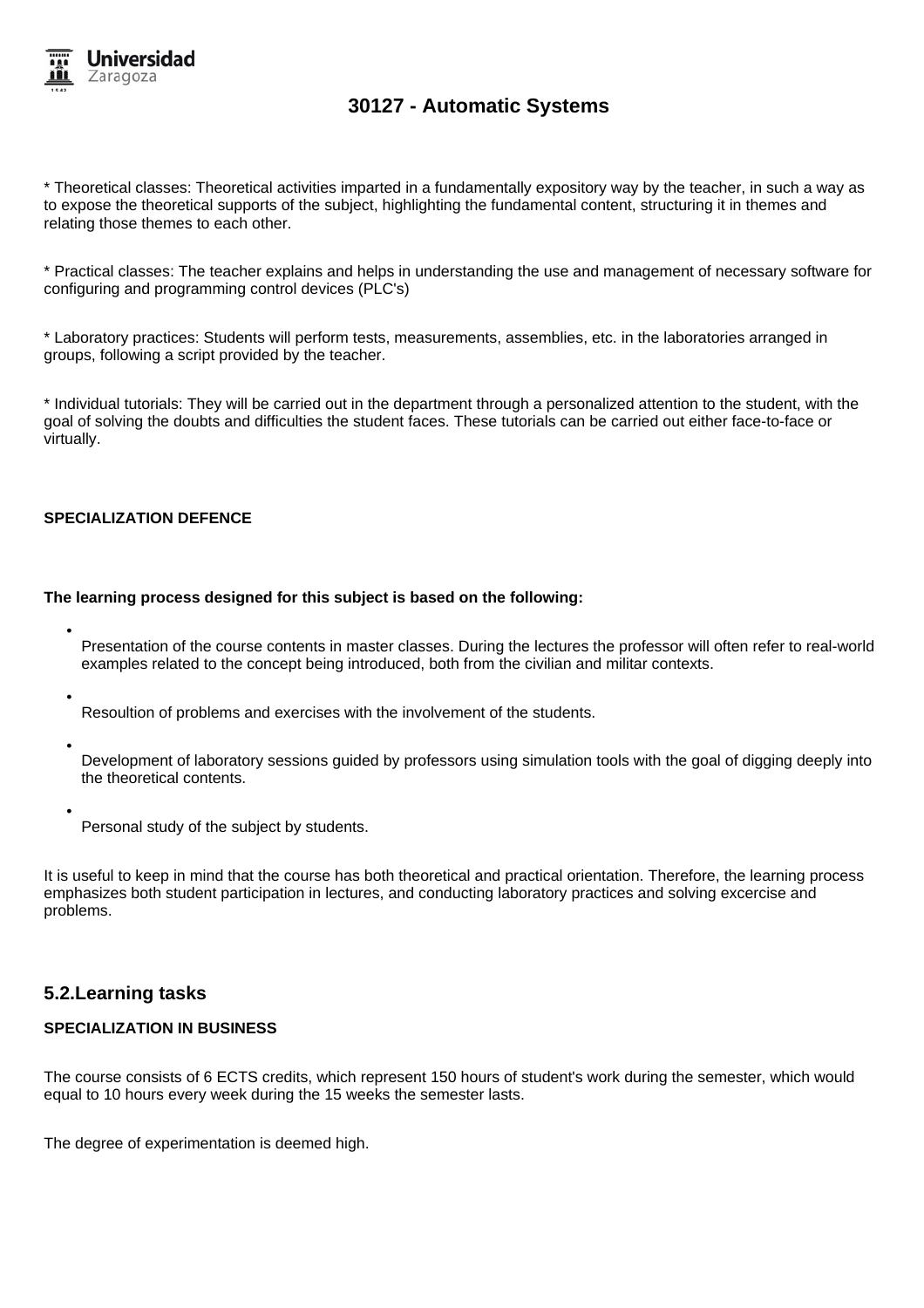

The student's activities in this semester, organised by duration are as follows:

- 25 hours of master classes (theoretical teaching and problem solving)
- 25 hours of laboratory practice, arranged in 2 hour sessions
- 10 hours of tests (written and practical)
- 90 hours of personal studying

### **SPECIALIZATION DEFENCE**

The master classes are organized as:

- Theory: Theorectical concepts are introduced with examples based on real systems related with the future work place of the students. Also, excercises will be solved in the classroom to help the assimilation of the theoretical concepts.
- Laboratory: Practical modeling, analisys and control of real systems simulated in a computer.

The subject consists of 6 ECTS credits that correspond to 150h of students' work.

The work is distributed as follows:

- 47-49h of master classes (theory and excercise)
- 6-8h of laboratory sessions (2h each)
- 5h of exams and tests
- 90h of students' personal study

Before the beginning of the semester, the professors will provide to the students the schedule of the activities using the Moodle platform. This can be consulted going to http://moodle.unizar.es and authenticating with their username and password.

They will find the detailed course program, teaching documents and recommended bibliography in addition to suggestions to follow it.

Additionally, it is possible to find information such as the classes calendar and hours at the web page of the Centro Universitario de la Defensa: http://cud.unizar.es .

### **5.3.Syllabus**

#### **SPECIALIZATION IN BUSINESS**

Theoretical contents

- 1.- Automatic control systems
	- Introduction
	- Control systems
	- Transfer function. Laplace transform.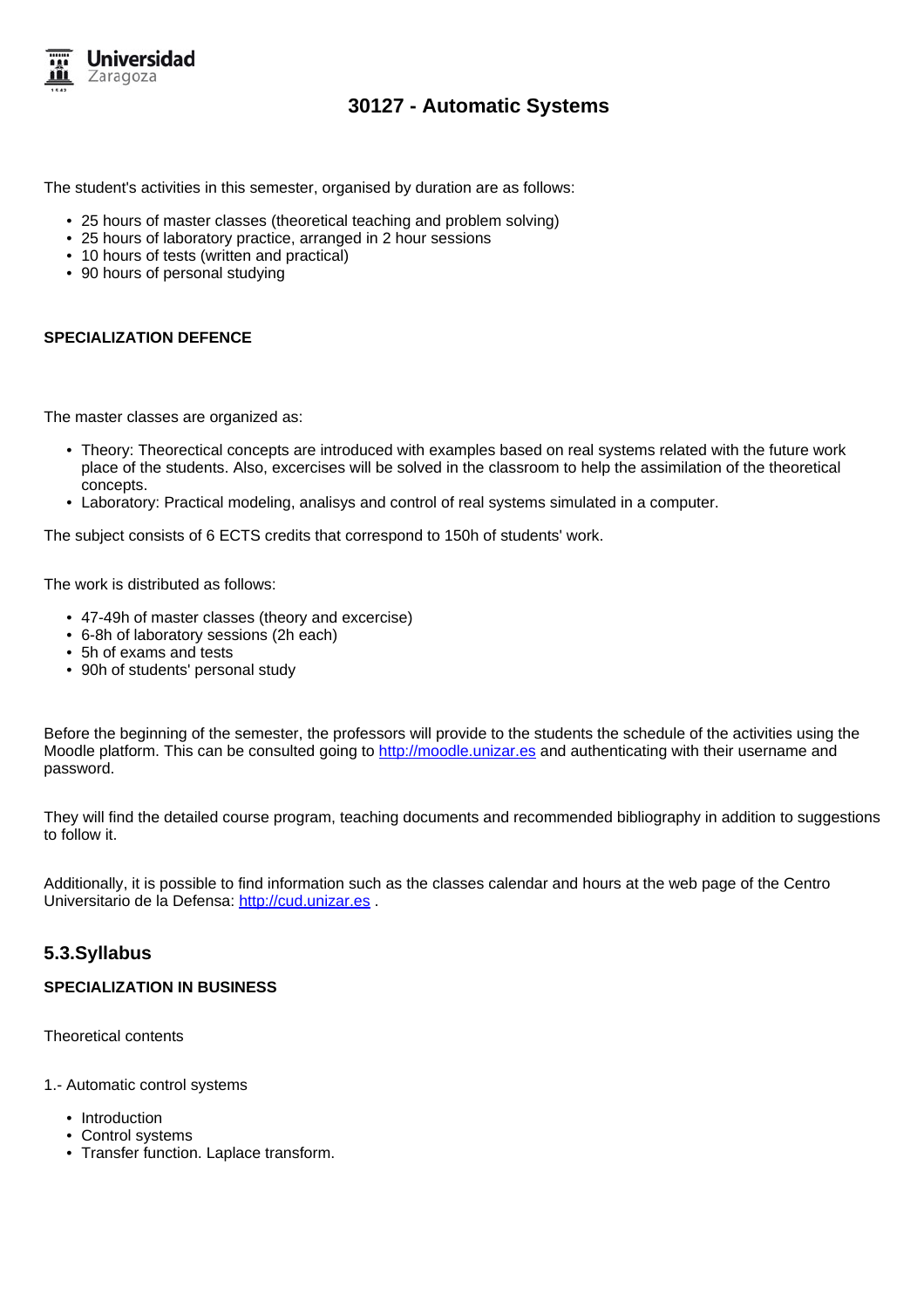

- o Poles and zeros
- o Control system stability
- o Control system order
- Regulators
	- o (P, I, D, PID, All or Nothing)
- 2.- Elements of a control system
	- Transducers
	- Comparators
	- Regulators and controllers
	- Actuators
		- o Servomotors, stepper motors.
- 3.- PLC architecture
	- RAM, ROM, ALU, PSW.
	- Digital I/O
	- PAE and PAA
	- Marks
	- Scan cycle
- 4.- PLC configuring and programming
	- Timers and counters
	- Flanks
	- Comparing and jumps
	- Functions
- 5.- Industrial communications
	- Industrial buses. (Profibus, Profinet).

Practical contents

- 1.- Process control (discrete)
	- Industrial processes simulation models
	- Flexible cell control
- 2.- Frequency variable
	- Configuring and programming

### **Three phasse asynchronous engine speed control**

# **SPECIALIZATION DEFENCE**

# **Unit 1: Systems modeling**

Theme 0: Introduction of the subject.

Theme 1: Introduction to Automatic Systems.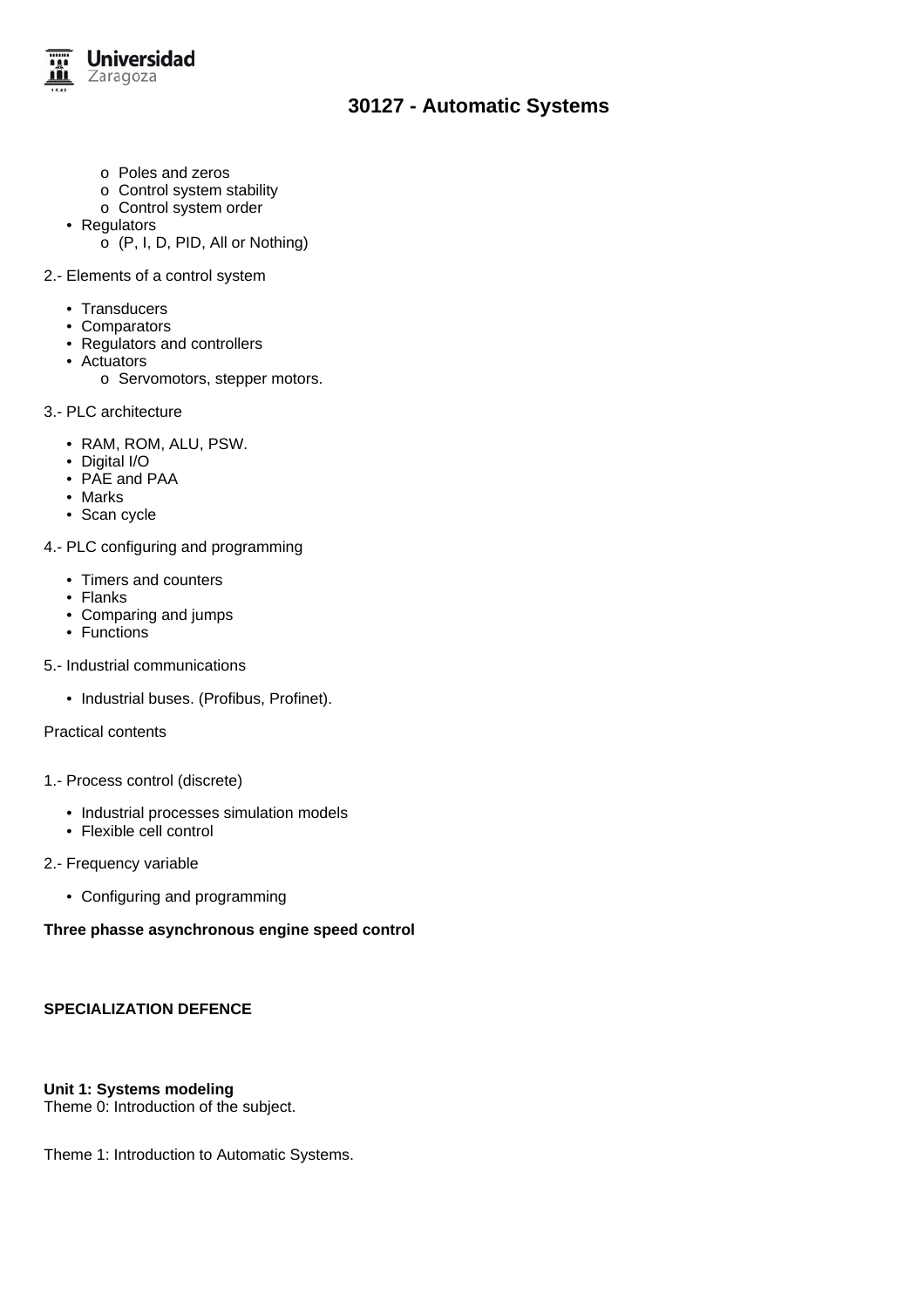

- Introduction.
- Definitions and terminology.

Theme 2: Preliminary concepts.

- Complex numbers.
- Laplace Transform.

Theme 3: Modeling of mechanical and electrical systems.

- Traslational systems.
- Rotational systems.
- Electrical systems.
- Electrical-mechanical systems: DC motor.
- Transfer function.
- Block diagrams.
- Equivalencies and simplification of block diagrams.

### **Unit 2: Analysis of continuous time systems**

Theme 4: Model and dynamic response of 1st and 2nd order systems, higher order.

- Elements that influence output behavior.
- Standard inputs.
- Step response of 1st order systems.
- Step response of 2nd order systems.
- Step response of higher order systems.
- Influence of zeros on the output behavior.
- Systems stability.
- System stability analysis through Routh criterion.

Theme 5: Feedback systems analysis.

- Feedback systems.
- Steady state error en feedback systems.
- Perturbations.

### **Unit 3: Systems control techniques**

Theme 6: Analysis through root locus techniques (RL).

- Definition of root locus.
- Phase and magnitude conditions.
- RL approximation through basic rules.
- Analysis of feedback systems through RL.

Theme 7: Controller design through RL.

- Analysis of control requisites in the complex plane.
- Transient state control.
- Steady state control.
- PID.

Theme 8: Frequency response analysis through Bode diagrams.

- Frequency response of linear systems.
- Representation of the transfer functions using phasors: phase and magnitude.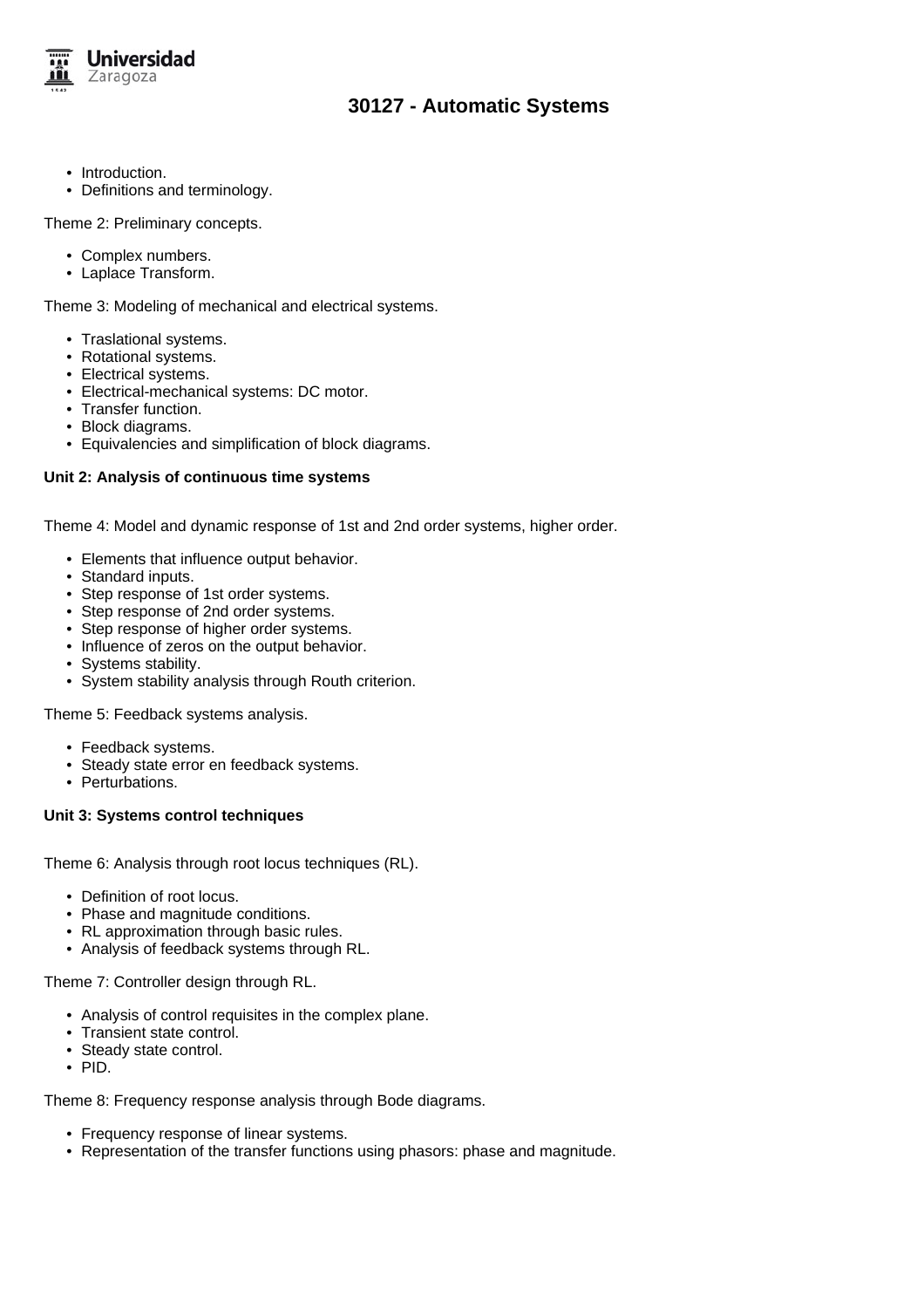

- Frequency response graphical representation.
- Asymptotic Bode diagrams.

Theme 9: Controllers design using Bode diagrams.

- Analysis of the requisites from the frequency viewpoint.
- Steady and transient states control.

#### **Unit 4: Discrete-time systems**

Theme 10: Logical sequential and concurrent systems.

- Logical automatism: definition.
- PLC controllers.
- Modeling of DTS using Petri nets.

### **5.4.Course planning and calendar**

### **SPECIALIZATION IN BUSINESS**

The schedule for the realization of both the master classes and the practices will be established by the center at the beginning of each course. (This schedule will be published in the center's website).

The rest of activities (Practices handing-in, evaluation test, etc...) will be planned according to the necessary groups and will be communicated to the students in advance at the beginning of the course.

### **SPECIALIZATION DEFENCE**

Individual work presentations will be advertise during the lectures or using the web platfom Moodle: http://moodle.unizar.es

Calendar activities and the schedule of lectures will be published in the CUD webpage: http://cud.unizar.es.

### **5.5.Bibliography and recommended resources**

### **SPECIALIZATION IN BUSINESS**

THE UPDATED BIBLIOGRAPHY OF THE SUBJECT CAN BE CONSULTED THROUGH THE LIBRARY WEB PAGE http://psfunizar7.unizar.es/br13/eBuscar.php?tipo=a